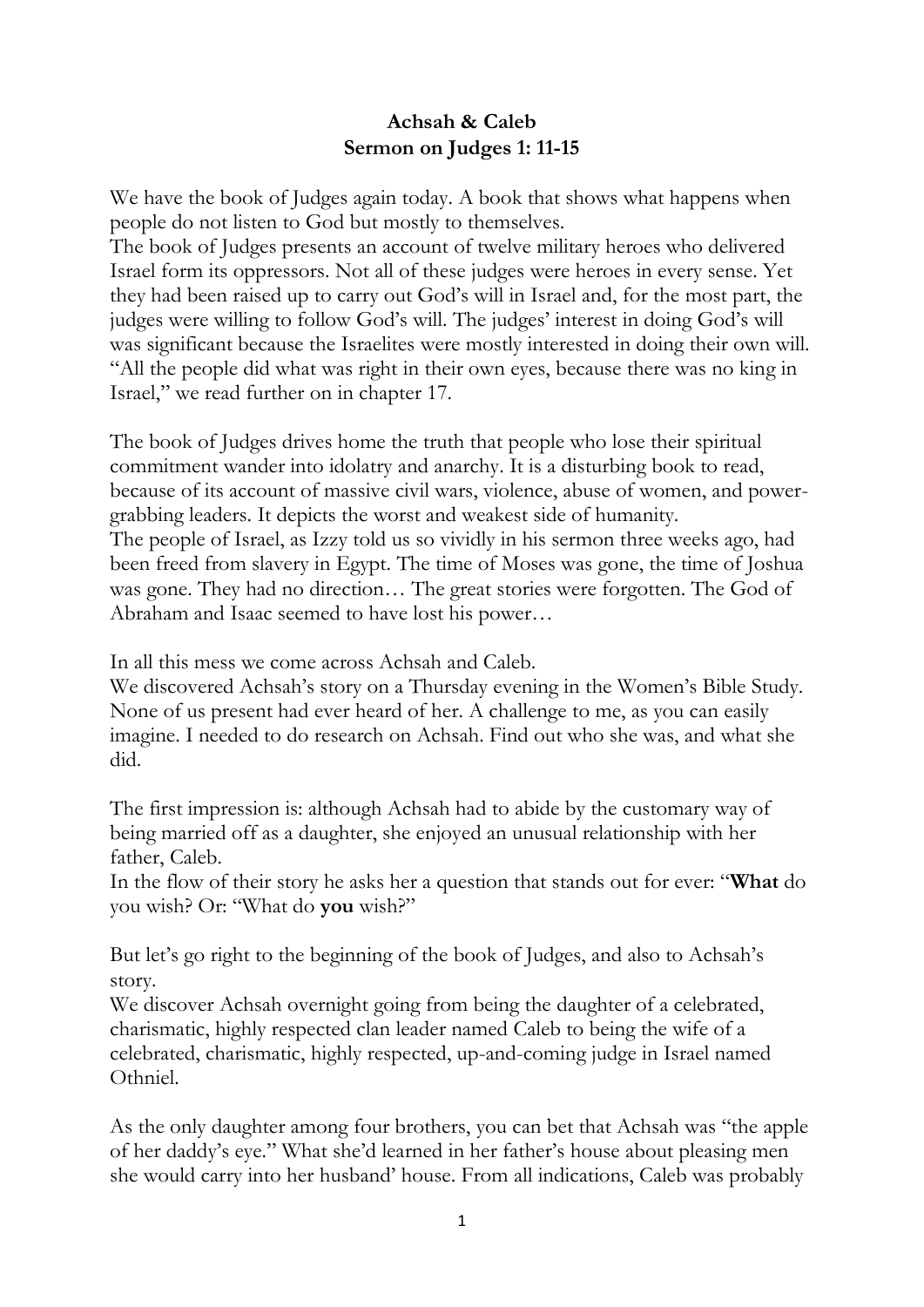a good father. The writer of the book of Numbers describes him as visionary and positive in his outlook. His special affection for his only daughter is evident most when he tries to find a suitable husband for her.

The idea of my father organising a search to find a husband for me makes me shake my head and laugh. I was born in the sixties of the last century in a country of the western world. I was raised free and equal, and all options of education were open to me…

But in the ancient world inhabited by Caleb and Achsah a father could show no greater love and care for his daughter than to arrange a marriage for her that sealed alliances, expended territories, and secured the family's future. Achsah married the man her father chose for her. She had no say and no choice. But she refused the role of passive object, as we will see…

A side of Achsah perhaps secretly hoped that Caleb would change his mind about marrying her off to Othniel. How could he do this to her? Why was he sending her away? Deep down Achsah maybe felt let down by her father? Why won't he rush to keep and protect her?

Because he can't, is the answer. Caleb is a product of his culture. And still we see in the story a positive father-daughter relationship.

Despite the tragic elements, the story of Caleb and Achsah manages to rise above the tragedy. Achsah was in many ways very much like her father, – her enthusiasm, her quick thinking, her ability to plan and to set a plan in motion, her gift of persuasion. And she made all these gifts work for her purposes. There are these moments in life when you have to decide what to do with the life you have. …when you have to choose, decide, risk, dare… Who will you be? Would Achsah remain a weak woman, or would she draw on the best life has to offer, to begin the journey of becoming strong in her broken world?

Achsah was married to Othniel, a warrior judge in Israel, and settled in his household. She decided to make her way back to her father's house for a visit. She knew more about what she needed now that she was married to Othniel, and she planned to approach Caleb. On her way to her father's compound she must have gone through the words she would say over and over again.

Since she and Othniel were getting land in the dry region of the Negev, she had to ask for water.

Achsah dismounted her donkey. After hearing her father's greeting, she said: "Grant me a blessing, Father. You have given me the Negev, now give me also a spring of water."

And he gave her two.

Two springs of water to a woman who knows the region well and called the various parts by their names.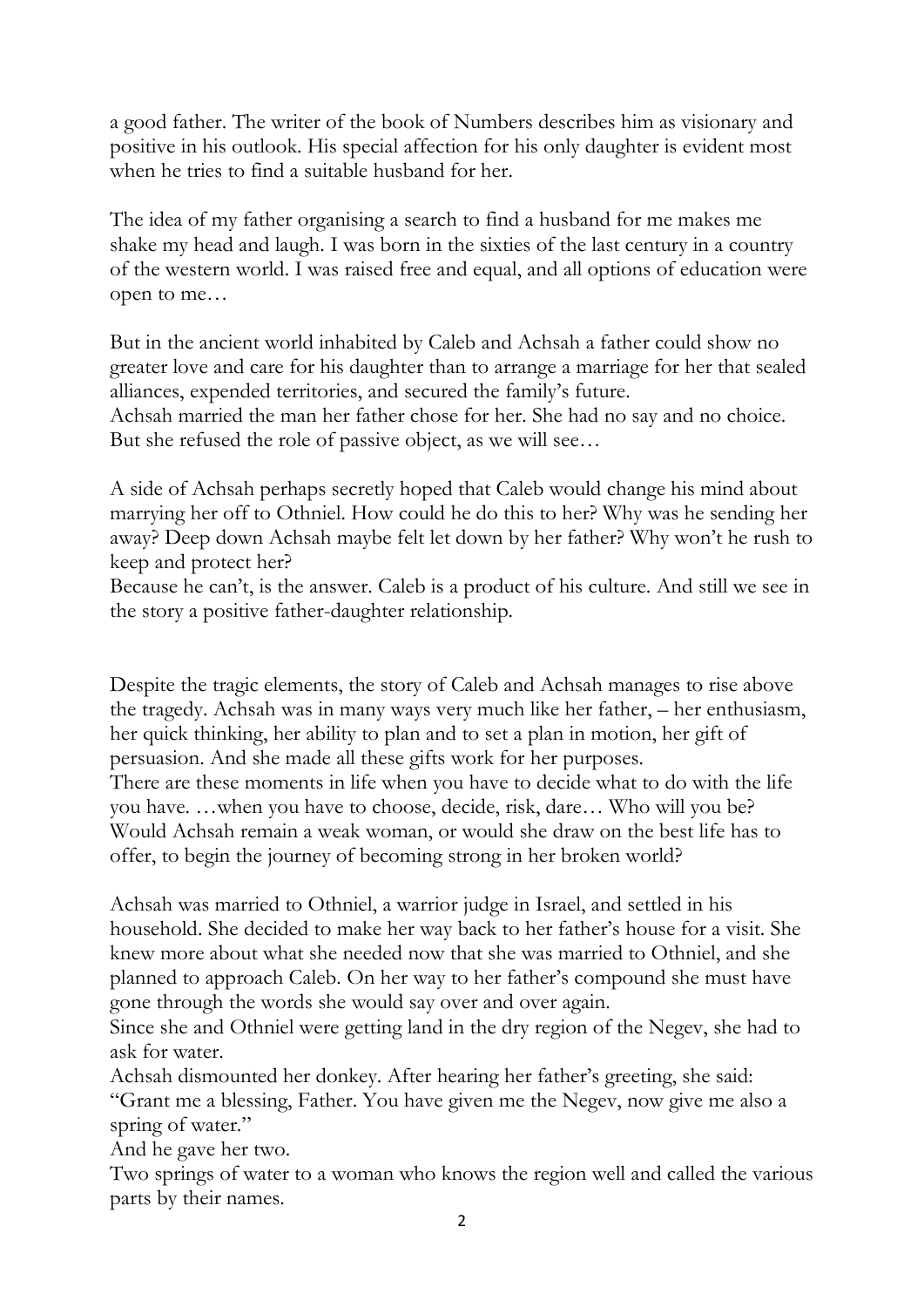"You have given me the Negev…"

Achsah needed land which could be cultivated. And for that she needed water. Having cultivable land as part of her dowry brought along for her a safe space in her husband's household.

Achsah's brave action could enter the tradition of prayers in the Bible as "Achsah's Prayer". She was not only asking her father for good land for herself.

She was speaking to God, the creator of heaven and earth, on behalf of all women challenging the status quo.

Hers was a prayer to God for answers to the problems plaguing the poor, the marginalized, the downtrodden, and the invisible who live in societies where the laws and customs were against them.

Whereas for many people the idea of a blessed life may often be understood as simply being able to survive whatever hardships life hurls at you, Achsah's wish for her life was different: Her prayer to God might have been "God, show me how I can thrive in this world. It is not enough to survive as a woman in the world. Bless me, so I can teach those coming after me, how to live a blessed life, too!"

To his credit Caleb granted his daughter her request without hesitation. He gave her land that would assure her comfort, and her children's stability and comfort beyond her own lifetime.

The story of Achsah teaches us that these gifts could only be given and achieved when a daughter dismounted from her donkey, and was ready to claim what is hers, and when a father - however bound to the patriarchal world – listened to his daughter.

Caleb's daughter was the reward to a mighty warrior. There was nothing in those days that she could do against this. She was the possession of her father, and he dealt with her as he pleased.

Achsah, though, came face to face with her father.

Her husband received land along with his bride, but Achsah knew that they also need a source of water to keep the land fruitful, to make things grow… to make a living there in the desert.

Achsah was given a desert, and she asks for water!

What a remarkable idea from a remarkable woman!

She is smart and clever enough to ask for a favour, a gift, a blessing. And she gets what she wants.

Achsah had hidden power with which she forever guaranteed the option of farming for her and her family. She did not question the tradition nor the authority of her father, but she improved her life and opened the future for herself and others.

The book of Judges contains a greater number of interesting women characters than many other biblical books.